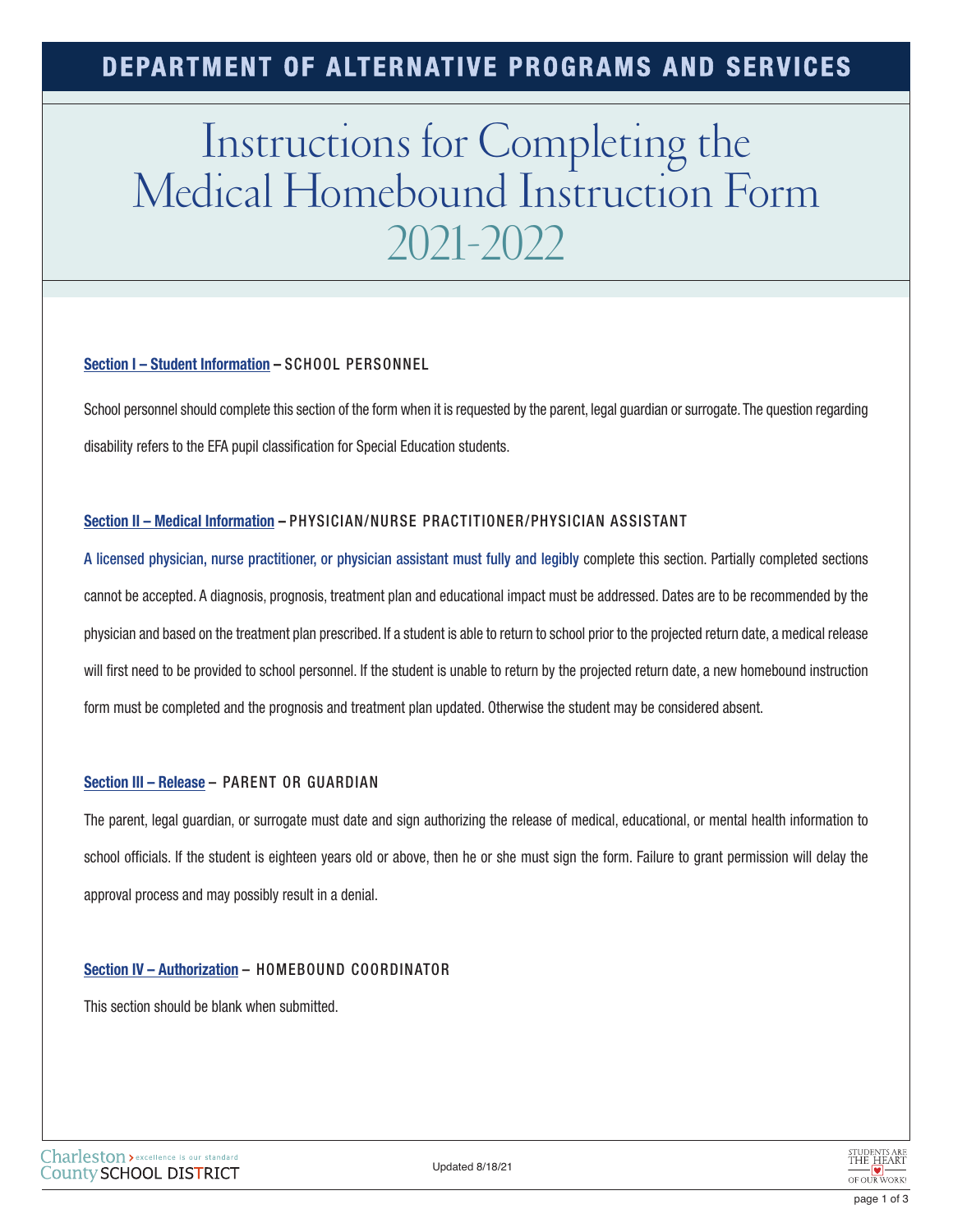Dear Physician, Nurse Practitioner, or Physician Assistant:

Please read the following with regard to Homebound Instruction for Charleston County School District students and indicate having done so by your signature below.

South Carolina's Regulation 43-241, says that students who cannot attend public school due to accident, illness, or pregnancy are eligible for homebound or hospitalized instruction. This service is appropriate for short term intervention and should not be viewed as a long-term replacement for regular school attendance. The goal is to help the student successfully return to school as soon as possible.

Please note the following information provided by the State Department of Education:

If a physician, nurse practitioner, or physician assistant writes a prescription for medical homebound instruction or completes a medical homebound application, isn't the school district required to provide medical homebound instruction?

No. The superintendent of the school district, or his or her designee, may approve any medical homebound instruction request. A completed and signed Medical Homebound Instruction Form does not guarantee approval of homebound services. Upon the signed authorization of the parent, the district's representative may ask the physician to supply additional documentation in order to determine if medical homebound instruction is appropriate. School districts are encouraged to discuss with physicians the accommodations and modifications that can be made to keep students in the least restrictive environment.

If approved, a student is eligible for medical homebound instruction on the day following his or her last day of school attendance. In the event the student cannot begin the school year, he or she would be eligible the first day of the regular nine-month academic year. Homebound services will not be approved for periods exceeding 45 instructional days. If it necessary for homebound instruction to continue beyond this period, a new Medical Homebound Instruction Form will be required. Dates for requested homebound services should begin at the time of the medical doctor's evaluation.

Charleston County School District appreciates your assistance in keeping students healthy and able to attend school. If you have questions concerning medical homebound, please contact the district homebound office at homebound@charelston.k12.sc.us; 843-745-7150.

| <b>Student's Name</b>                                      | School                                                                                              |      |
|------------------------------------------------------------|-----------------------------------------------------------------------------------------------------|------|
| Physician/Nurse Practitioner/Physician Assistant Signature |                                                                                                     |      |
| Parent's Release Signature                                 |                                                                                                     | Date |
|                                                            |                                                                                                     |      |
|                                                            |                                                                                                     |      |
|                                                            | <b>DEPARTMENT OF ALTERNATIVE PROGRAMS AND SERVICES (DAP) HOMEBOUND OFFICE</b>                       |      |
|                                                            |                                                                                                     |      |
|                                                            | 4720 Jenkins Avenue   North Charleston, SC 29405<br>(843) 745-7150   homebound@charleston.k12.sc.us |      |